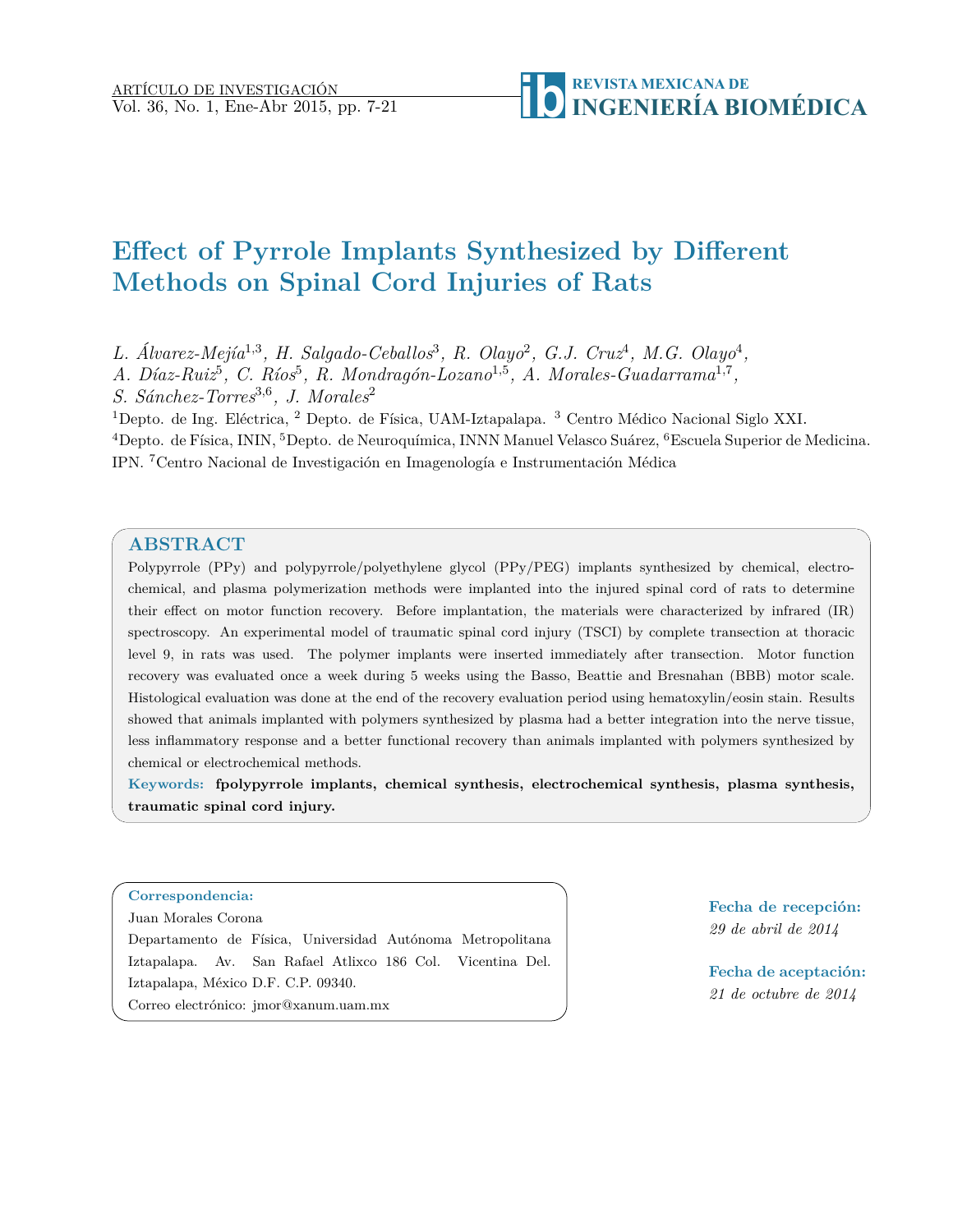#### **RESUMEN**

En el presente trabajo se comparó el efecto de implantes poliméricos derivados del pirrol (polipirrol o PPy) y del copolímero polipirrol/polietilenglicol (PPy/PEG), obtenidos por diferentes métodos de síntesis: químico, electroquímico y polimerización por plasma con el propósito de determinar si el método de síntesis puede influir sobre el efecto que producen al ser implantados después de una lesión traumática de la médula espinal de ratas. Antes de realizar el implante, las características químicas y estructurales de los polímeros fueron analizadas por espectroscopia de infrarrojo (IR). Se utilizó un modelo experimental de lesión traumática de médula espinal (LTME) por sección completa en ratas. La LTME se realizó a nivel torácico 9 y el polímero fue implantado de inmediato en la zona de lesión. La recuperación de la función motora se evaluó mediante la escala Basso, Beattie y Bresnahan (BBB) una vez por semana durante 5 semanas. La evaluación histológica se realizó al término del seguimiento con la tinción de hematoxilina/eosina. Los resultados muestran que los animales implantados con polímeros sintetizados por plasma se integraron mejor al tejido nervioso, redujeron la respuesta inflamatoria y favorecieron una mayor recuperación funcional en comparación con los animales implantados con materiales sintetizados por métodos químicos o electroquímicos.

**Palabras clave: implantes de polipirrol, síntesis química, síntesis electroquímica, síntesis por plasma, lesión traumática de la médula espinal.**

## **INTRODUCTION**

Traumatic spinal cord injuries (TSCI) trigger a series of secondary events that increase the original damage, prevent axonal regeneration and produce different degrees of functional impairment below the site of injury which can lead to permanent paralysis [1].

To date, due to the complex pathophysiology of TSCI, no therapeutic strategy has been effective to restore the lost functions after lesion. Many strategies have been suggested and attempted in order to find a solution to this problem. One proposal in this field consists of using transplants of tissues or cells to promote axonal regeneration and functional recovery after TSCI [2]. Among experimental transplants that have produced positive results are fetal tissue [3], fresh or predegenerate peripheral nerve [4-5], Schwann cells alone or in combination with different molecules [2,6], olfactory ensheathing cells [2,7] and neural stem cells [2,8-9].

Notwithstanding, the majority of the transplants that have been used in the treatment of TSCI have not been able to restore the nerve function in a significant way. Recently, research in tissue engineering has produced materials that have the potential of being a better treatment for this pathology [10-12].

To form a viable transplant for TSCI treatment, the materials employed must be biocompatible with the nervous tissue (where the communication is mainly by ion exchange), and their chemical composition, hydrophobicity and electrical activity should be well characterized.

Recently, polymers with intrinsic conductive properties have gained relevance as smart materials with biological applications [13]. These polymers possess the physical and chemical properties of organic polymers and the electrical properties of the metals [14]. Additionally, these materials have the ability to bind to various chemical substances (dopants) which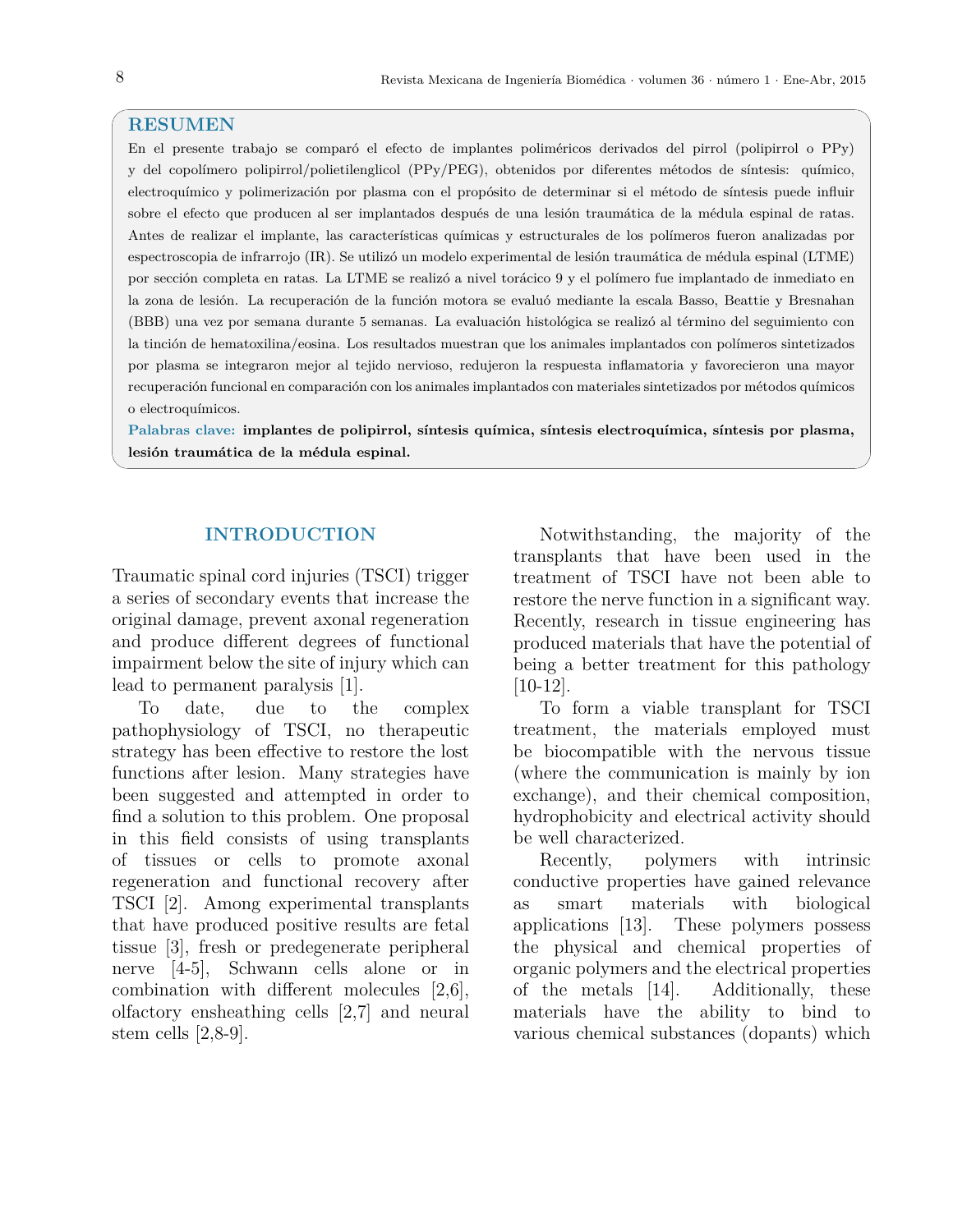affect the physicochemical properties of the polymers, such as their conductivity. Furthermore, materials of this type have been developed with the capability of supporting and modulating the growth of different cell types which makes them suitable for biological and biomedical applications [15].

Among biocompatible and electrically conductive polymers, polypyrrole (PPy) is one of the most studied. PPy is easy to synthesize, thermally stable, and has high conductivity in comparison with other conductive polymers [16]. PPy has been used as biosensor for measuring cholesterol [17], glucose in blood [18], blood group, antibodies [19], and vapors of organic solvents [20]. It has also been used for coating neural probes [21], devices for drug and biomolecule release [22], and artificial muscles [23]. In addition to being biocompatible [24], the cytocompatibility of PPy has been demonstrated using L929 mouse fibroblast and Neuro2a neuroblastoma cells [25]. Moreover, PPy has been used to support cell adhesion and growth of different cell types *in vitro* [13, 26-34], and as guide for regenerating rat sciatic nerve [33, 35]. Our research group, has demonstrated that PPy synthesized by plasma polymerization promotes neuroprotection and leads to recovery of motor and sensory functions after a TSCI by complete section in *in vivo* studies with rats [36-38]. These PP<sub>y</sub> implants showed no significant inflammatory response in situ after 4 weeks of implantation [25].

Typically, PPy is synthesized by chemical and electrochemical polymerization methods. It is also possible to synthesize it by plasma polymerization, but the product shows important differences. The chemically synthesized PPy is crystalline, and there is a lack of control over the mass or the thickness of the film obtained [39]. PPy synthesized electrochemically, has similar chemical structure to that obtained by chemical methods, but can be more easily doped to enhance its conductive properties. Also, the film properties can be controlled

directly in the course of the polymerization. Both the chemical and electrochemical synthetic methods use accelerators and solvents, which modify the adhesion and hydrophobicity properties of the resulting materials. These extra components can be dangerous or toxic; thus they must be fully removed from the polymers before being applied to any biological system. In contrast, polymerization by plasma only requires the base monomer to start the reaction without introducing other chemical compounds. When plasma polymerization is used, the oxidation is promoted by the impact of free electrons that travel along the electric field with monomer molecules [40]. The material produced by plasma polymerization does not have a regular chemical structure but specific chemical groups are present. Plasma polymerization produces a dense film with a crosslinked structure [41]. The crosslinked structure permits the material to retain its mechanical properties even in biological media, while the functional groups exposed to the surface mediate favorable interactions with many types of cells.

Given the differences in chemical and physical structure of the PPy materials obtained by different synthesis methods, it is important to evaluate how these variations affect implants and their effect on recuperation from spinal cord injuries. The goal of the present study is to compare implants made of pyrrole derivatives, PPy and PPy co-polymerized with polyethylene glycol (PPy/PEG) obtained by chemical, electrochemical and plasma polymerization. We analyze the chemical structure of the prepared implants, their ability to integrate with nervous tissue, their inflammatory response and their effect on the recovery of motor function after a TSCI in rats. In this study PPy/PEG was tested because after a TSCI the neuronal membranes are ruptured and PEG has been shown to aid in the repair of membranes [42-43]; which could enhance the benefic effect of PPy when implanted after a TSCI.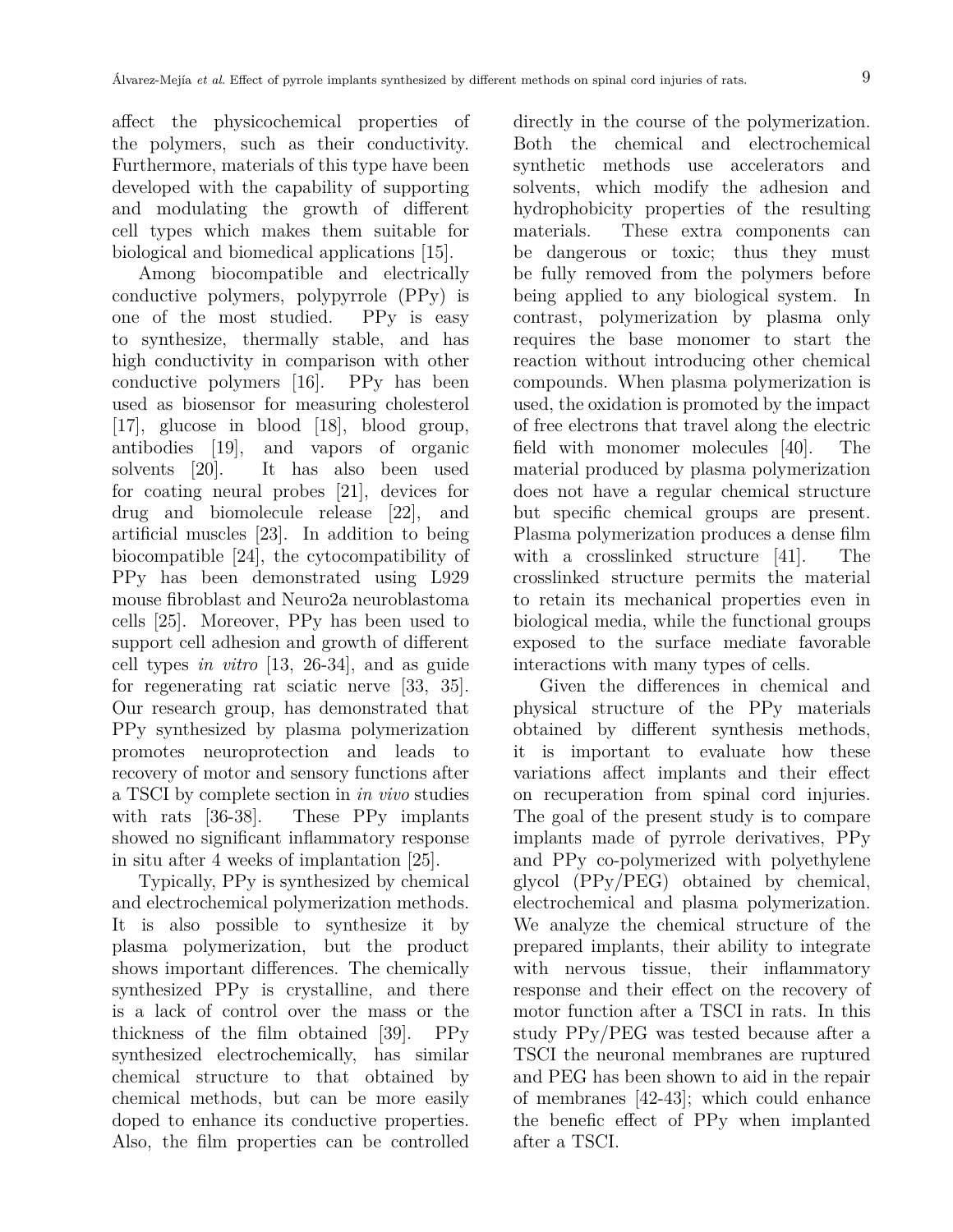# **MATERIALS AND METHODS**

# **Plasma polymerization**

The preparation of iodine doped PPy (PPy/I) and PPy/PEG thin films has been previously described [36-37]. Briefly, the films were prepared in a tubular glass reactor, 9 cm in diameter and 25 cm long, capped with stainless steel flanges with access ports. The ports were used to connect the reactor to a vacuum pump, a Pirani gauge (Edwards), and to introduce reactants. For the preparation of PPy films, pyrrol (Aldrich, 99%) vapor was used; and to synthesize the PPy/PEG copolymer, pyrrol was introduced by one port and, simultaneously, PEG (Aldrich) was introduced through another port. In the center of the flanges two stainless steel flat circular electrodes with 7 cm of diameter and separated by 9 cm, were inserted with the aim to create a homogenous electric field in the reactor. The electric field was generated by a Dressler Cesar 136 RF Power Generator. A field frequency of 13.5 MHz and power of 18 W was used. The pressure in the reactor was  $5 \times 10^{-2}$  Torr and the synthesis time was 300 min. The polymers were separated from the internal reactor walls applying acetone and using a thin spatula.

# **Electrochemical synthesis**

PPy/PEG copolymer was synthesized by the conventional electrochemical method using an tituanium electrode (99.99% Sigma-Aldrich) with an exposed area of  $4.0 \text{ cm}^2$ . Before each experiment, the electrode surface was polished with silicon carbide (SiC) paper grade 2000, degreased with acetone and rinsed with deionized water. For the electropolymerization an aqueous solution of 0.2 M pyrrol monomer in 0.2 M of oxalic acid (Ac. Ox) with 8% PEG (molecular weight 600 Daltons) was prepared. All solutions were prepared with deionized water  $(18.2 \text{ M}\Omega)$ .

Electrochemical polymerizations were performed at room temperature in a

conventional cell with three electrodes: a rod of Ti functioned as the active electrode, a saturated calomel electrode (SCE) that functioned as the reference electrode, a rod of platinum (Pt) as the counter electrode. All electrodes were connected to a Potentiostat galvanostat Autollab PGSTAT 302N with the GPES 4.9 electrochemical software.

The PPy/PEG film was synthesized potentiostatically at 0.9 V vs. SCE, and allowed to grow for 4 hours. The film was rinsed with deionized water and removed from the Ti electrode surface and left to dry at a temperature of 60  $\rm{^{\circ}C}$  for 24 hrs.

# **Chemical synthesis**

Two different chemically synthesized PPy were used. A commercial PPy doped with sulphonic acid was purchased from Sigma-Aldrich (CAS 30604-81-0 and 577030-5G, Pcode 1000874358, Lot  $#$  MKB, elemental analysis C-69.94 %; N-15.42 % (N/C=0.22),  $O-12.58\%; S-2.06\%$ .

The other PPy was synthesized in our laboratory by oxidation. The polymer was synthesized by mixing 48 mL of dodecylbenzenesulfonic acid (70 wt. %) dissolved in 2-propanol), 900 mL of distilled water, 7 mL of pyrrole, and 11.4 g of ammonium persulphate dissolved in 25 mL of water. The reaction was performed at 25◦ C during 24 hours.

# **Infrared Characterization**

The polymers were analyzed by infrared (IR) spectroscopy with a Nicolette 550 spectrophotometer with a 400-4000  $cm^{-1}$ interval using 32 scans [36, 40].

# **Implants**

Each polymer was pulverized and then compressed at  $9 \text{ Ton/cm}^2$  for 10 min to form a thin tablet of 1 cm in diameter and 0.5 mm thickness. Finally, the thin table was cut according to the diameter of the spinal cord.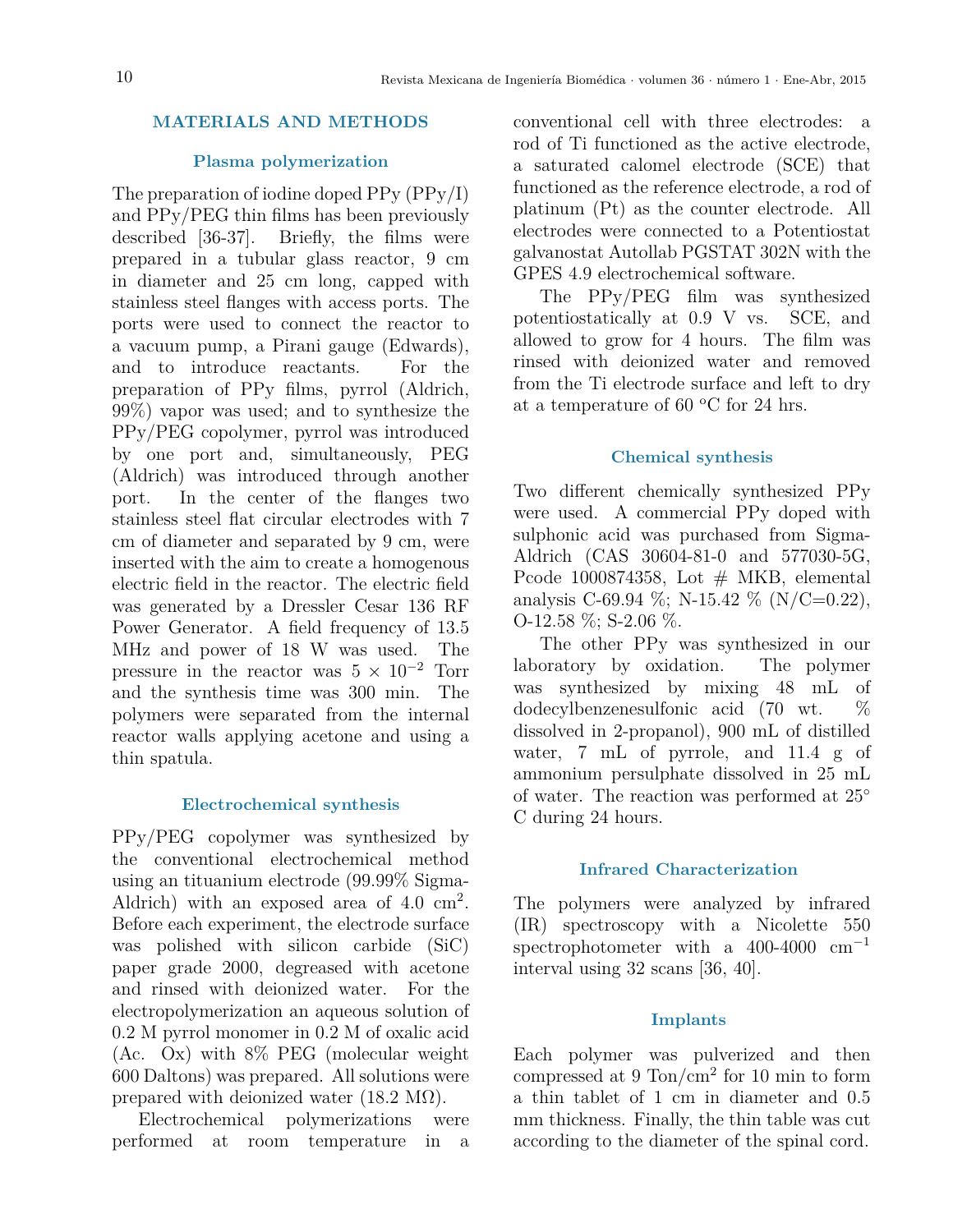#### **Animals and surgical procedures**

Female Long Evans rats with 220 to 260 g of body weight were maintained under standard laboratory conditions and free access to food and water. Animal care and the protocols for animal use were approved by the Scientific and Ethics Committees of the Instituto Mexicano del Seguro Social.

Eighteen rats were prepared to receive a complete spinal cord section at thoracic 9 level (T-9) and then, six experimental groups (n=3 animals per group) were formed:

- 1. Control: animals without implant.
- 2. PPy: animals implanted with PPy synthesized by plasma.
- 3. ChPPy1: animals implanted with PPy chemically-synthesized.
- 4. ChPPy2: animals implanted with PPy purchased from Sigma-Aldrich (chemically-synthesized).
- 5. PPy/PEG: animals implanted with PPy/PEG synthesized by plasma.
- 6. EPPy-PEG: animals implanted with PPy/PEG electrochemicallysynthesized.

Before implantation, animals were anesthetized intramuscularly with a mixture of ketamine and xylazine (77.5 and 12.5 mg/kg). Then, an aseptic surgery under microscopic inspection was done by making a sagittal incision on the skin from the middle back followed by a dissection of the spine paravertebral muscles. Two laminae were removed (T-8 and T-9) to expose the spinal cord tissue [36-38].

The meninges were longitudinally cut and spinal cord tissue was completely transected by cutting transversally all fibers. Transection was corroborated with a microsurgical hook to ensure that no pathway remained connected. The corresponding implant (approximately 10 mg) was then

inserted at the injured zone in the cavity between both sides of the transection. Only the animals in the control group did not receive any implant. Finally, the meninges were sutured, as well as the paravertebral muscles and skin. Animals were treated with an anti-inflammatory drug (0.31ml/62.5ml of paracetamol into drinking water during 3 days) and an antibiotic (200 *µ*L of benzathine penicillin, in one i.m. dose). Afterwards, rats recovered from anesthesia and surgical procedures in an intensive care unit for small animals (Schoer Manufacturing CO., Kansas City, MO, USA) and placed into individual acrylic cages with sterile sawdust for receiving food and water *ad libitum*. The day after SCI, the absence of hind limb movement was corroborated to ensure the complete section of the spinal cord. Their intestine and bladder were handled by manual expression twice a day and visual inspection was performed day by day looking for skin irritation or *decubitus* ulcers [36-38].

## **Motor function recovery**

The motor function recovery of hind limbs in each rat from the six groups were assessed weekly during five weeks using the Basso, Beattie and Bresnahan (BBB) scale [44], which has 22 points and where 0 represents total absence of movement (paralysis) and 21 represents a normal walking. The test was applied by two observers blinded to the treatment that the animals received.

#### **Histological analysis**

Thirty days after spinal cord transection, all animals were anesthetized as described before, followed by intraperitoneal administration of 0.2 mL of heparin. Then, a wide thoracotomy was performed and 200 mL of cool physiological saline solution was perfused transcardially at 30 mL/min followed by 400 mL of  $4\%$  paraformaldehyde in phosphate buffer. Afterwards, 2 cm of the spinal cord were taken including the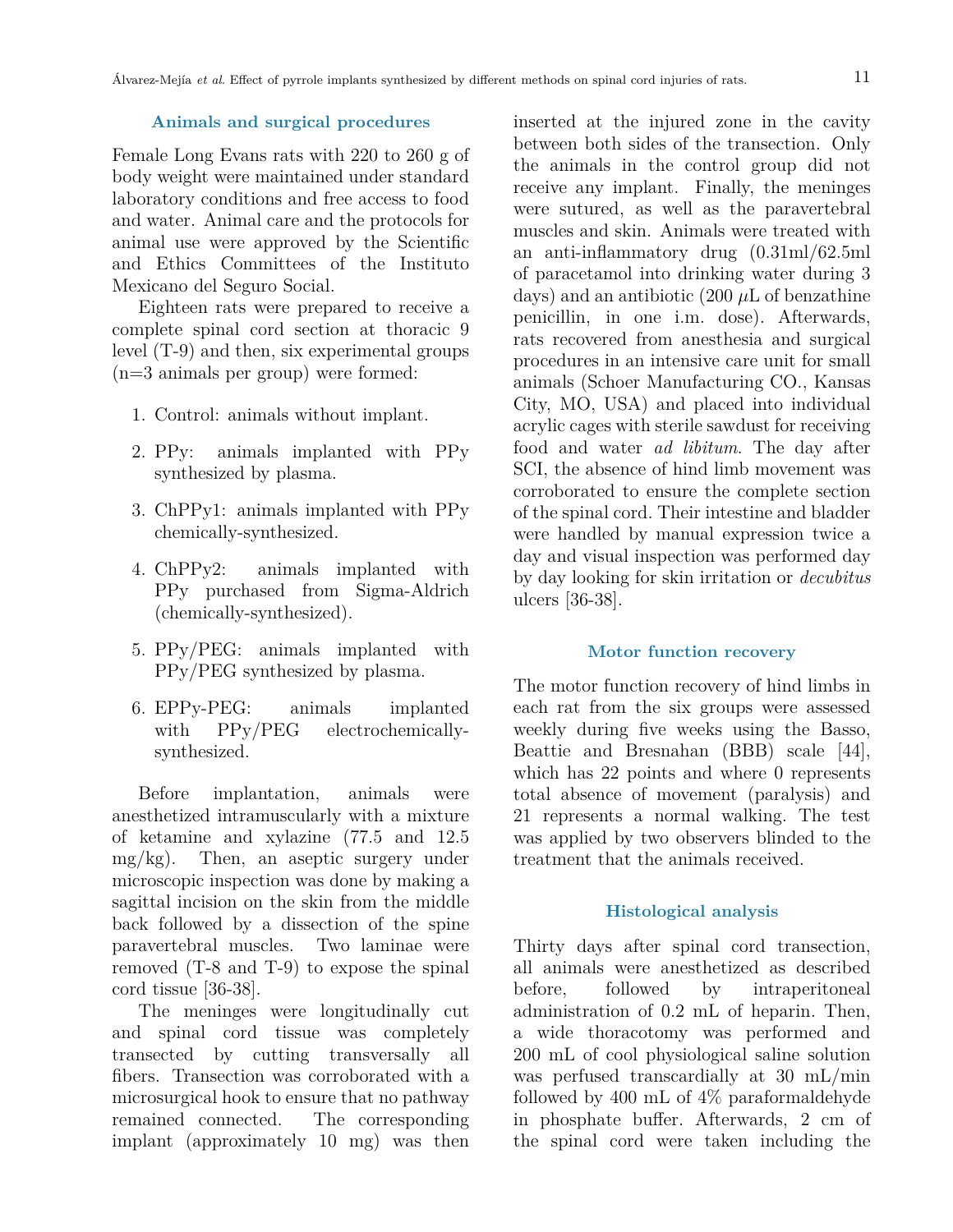injury zone. The spinal cord specimens were embedded in paraffin. Serial longitudinal 10 *µ*m thick sections were obtained and stained with hematoxylin and eosin. Images were obtained using a computerized system equipped with an IM 1000 software and a 300 FX digital camera [36-38].

## **Statistical analysis**

The BBB scores were evaluated using ANOVA of repeated measures followed by Dunnett's test. Significant differences were considered when  $p < 0.05$ . All analyses were performed using the SPSS 16.0 software.

#### **RESULTS**

#### **Chemical structure of implants**

The chemical structure of polymers employed in the experiment was determined by IR spectroscopy. Figure 1 shows the similarity between the two chemically-synthesized PPy; in particular in the region between 1750 and 4000 cm<sup>−</sup><sup>1</sup> . Small differences in the spectra can be observed between 400 and 1750 cm<sup>−</sup><sup>1</sup> which we believe are due to some substitutions in the pyrrole rings. In contrast, the same figure shows a significant difference between the chemically-synthesized PPy and PPy synthesized by plasma. At 3355 cm<sup>−</sup><sup>1</sup> one can observe the different vibrations of the primary and secondary amine groups. Another difference is the vibration corresponding to nitrile groups at 2213 cm<sup>−</sup><sup>1</sup> .

Figure  $2$  shows the IR of PPy/PEG copolymers synthesized electrochemically and by plasma polymerization. It can be observed that only the four absorptions highlighted in green coincide in both materials. In the copolymer synthesized by plasma, the main absorptions are in 717, 1617 2212, 2928 and 3312 cm<sup>-1</sup>; it is notable that none of these absorptions were identified in the electrochemicallysynthesized copolymer, which shows main absorptions at 664, 2360 and 1033 cm<sup>-1</sup>. spectra



Figure 1. IR spectra of PPy. Chemically-synthesized PPy (blue line), Sigma-Aldrich PPy (black line) and PPy (blue line), Sigma-Aldrich PPy (black line) and plasma-synthesized PPy (green line). plasma-synthesized PPy (green line). **Figure 1**. IR spectra of PPy. Chemically-synthesized



the by plasma polymerization (black line) and  $es \text{ at }$  electrochemically-synthesized (blue line). Absorptions **Figure 2**. IR spectra of PPy/PEG synthesized found in both copolymers are highlighted in green.

ization. significant difference in chemical structure four between the two copolymers. These differences are indicative of a

 $\frac{1}{2}$  locale in In the copolymer synthesized by plasma, sized the more intense absorption was found at  $717$ in  $\text{cm}^{-1}$  and corresponds to  $=$ C-H groups, the it absorption at  $1617 \text{ cm}^{-1}$  can be associated with  $C = C$  groups, the absorption at 2212 y-  $\text{cm}^{-1}$  correspond to nitrile groups, while the absorption found at 2928 cm<sup>-1</sup> indicates the presence of -CH aliphatic groups which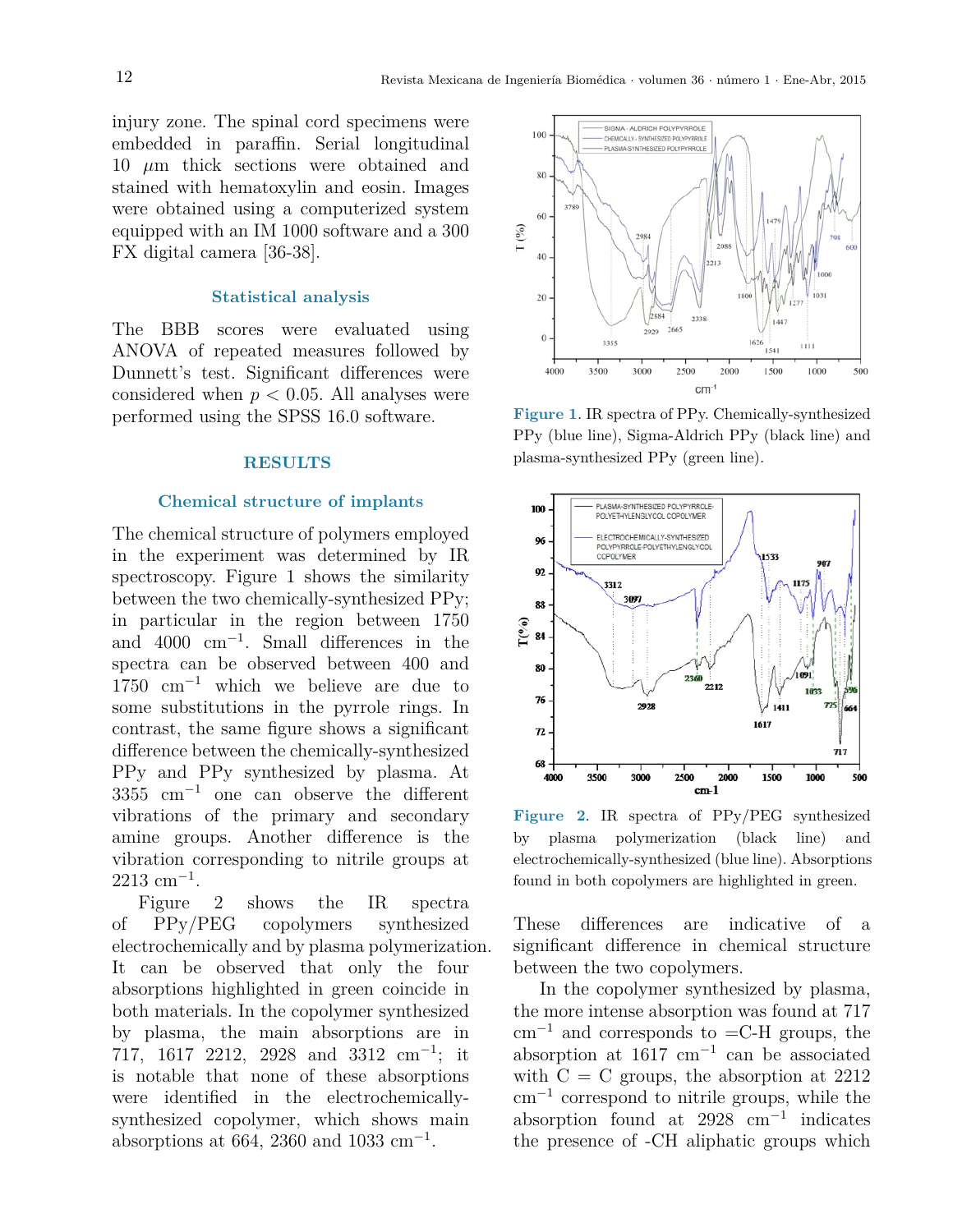can arise from ethylene glycol segments or from fragments of pyrrole molecules which were fractionated due to the high energy of the particles in the plasma, the absorption at 3312 cm<sup>−</sup><sup>1</sup> can be associated with the presence of amine groups. These absorptions indicate that in the copolymer synthesized by plasma, the heteroaromatic character of the pyrroles predominates.

In the case of the electrochemicallysynthesized co-polymer, the more intense  $\qquad$  paralysis in all rats (BBB=0). Afterwal absorption was found in  $664 \text{ cm}^{-1}$  and can absorption was found in 604 cm<br>be assigned to N-O groups. This implies a once a week substitution of N-H groups by N-O groups which could be a consequence of ethylene were as follow (Figure 3): glycol participation during the synthesis. The absorption at 1033 cm<sup>-1</sup> corresponds to C- a) Control (3 animals alive): BBB O groups that are found in ethylene glycol repeat units. These absorptions indicate movement o

that in the electrochemically-synthesized copolymer, the oxygenated character of the ethylene glycol predominates.

#### **Motor function recovery**

The motor function was evaluated 24 h after complete transection of the spinal cord with the aim to corroborate if hind limb performance showed complete bilateral paralysis in all rats (BBB=0). Afterwards, the BBB locomotor rating scale was assessed once a week during 5 weeks to evaluate the gradual improvement of the animals. Results were as follow (Figure 3):

a) Control (3 animals alive): BBB=1, meaning that animals had slight movement of 1 or 2 joints.



was evaluated along the time. Control: animals without implant; PPy: animals implanted with polypirrole (PPy) synthesized by plasma; ChPPy1: animals implanted with PPy chemically-synthesized; ChPPy2: animals PPy copolymerized with polyethylene glycol (PPy/PEG) and synthesized by plasma; EPPy/PEG: animals implanted with electrochemically-synthesized PPy/PEG co-polymer. Results are expressed as means  $\pm$ SE. ANOVA of repeated measures followed by Dunnett's test. \*Control group different from PPy and PPy/PEG  $\mathcal{P}(P) = \mathcal{P}(P)$ **Figure 3**. The locomotion recovery measured by BBB open field score after traumatic spinal cord injury implanted with PPy purchased from Sigma-Aldrich (chemically-synthesized); PPy/PEG: animals implanted with  $(p < 0.028$ , and 0.05, respectively).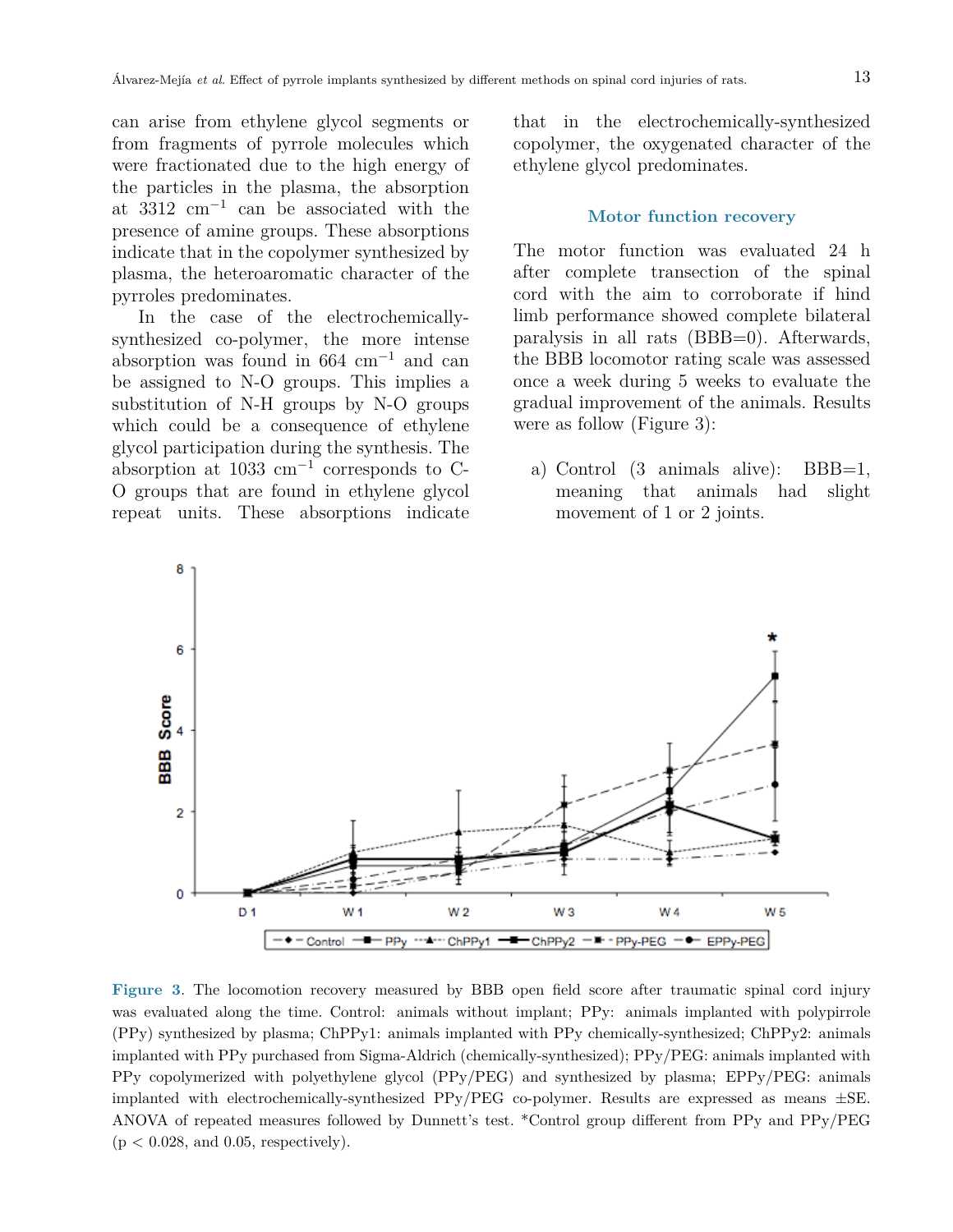- b) PPy  $(3 \text{ animals alive})$ : BBB=5.33, meaning that animals were able to move the 3 joints of the hind limb (hip, knee and ankle), and in two them, the movements were extensive.
- c) ChPPy1 (3 animals alive and 2 dead animals, non-evaluable): BBB=1, meaning that the animals had slight movement of 1 or 2 joints. Although one of the animals had an improvement of 4 points in the BBB scale in the third week, score decreased with time.
- d) ChPPy2 (3 animals alive and 4 dead animals, non-evaluable): BBB=1.33, meaning that the animal had slight movement in one or two joints. But just as in the ChPPy1 group, one animal presented improvement until the fourth week and subsequently decreased the effect of the implant.
- e) PPy-PEG (3 animals alive): BBB=3.66, meaning that animals had extensive movement in 1 or 2 joints of the hind limb and slight movement of other joint (hip, knee and ankle).
- f) EPPy-PEG (3 animals alive): BBB=2.6, meaning that animals had extensive movement of 1 joint and slight movement of 2 joints of the hind limbs.

The dead animals did not show infection of the urinary or respiratory tract, hypertrophy of urethral *meatus*, or shallow or deep wounds. Thus, the cause of death is unknown.

Animals implanted with materials synthesized by plasma demonstrated greater motor function recovery comparing with animals implanted with materials obtained by chemical or electrochemical synthesis and with control group animals. Animals with implants synthesized by plasma showed significant differences with animals from the control group; PPy  $(p = 0.028)$  and PPy / PEG ( $p = 0.05$ ).

## **Histological analysis**

Four weeks after SCI, animals were sacrificed to analyze the integration of implants to the spinal cord tissue and the inflammatory response. The control group (Fig. 4A) showed greater tissue destruction compared with implanted animals. Analysis of implants integration to the spinal cord tissue showed that PPy implants synthesized by plasma polymerization were well integrated to the tissue and that the surrounding tissue showed little destruction (Fig. 4B). The chemicallysynthesized implants ChPPy1 and ChPPy2 (Fig. 4C and 4D respectively) had similar amount of tissue destruction and complete lack of implant integration, with a great cyst at the injury epicenter and a complete loss of histological architecture.

Regarding the inflammatory response, morphometric analysis showed the presence of 142 polymorphonuclear cells per every 4 microns in the animals with ChPPy1 implant and 128 polymorphonuclear cells in the animals with ChPPy2 implant (obtained from Sigma-Aldrich). In contrast, the morphometric analysis of samples with implants synthesized by plasma for both PPy and PPy/PEG showed about 74 inflammatory cells at the tissue surrounding the implant, and if PPy was doped with iodine (PPy/I) 95 inflammatory cells were found in the tissue that surrounded the implant.

## **DISCUSSION AND CONCLUSION**

The present work compared the effect of different implants derived from pyrrole (PPy and PPy/PEG) and obtained by standard chemical, electrochemical, and plasma polymerizations. The implants were analyzed according to their chemical structure, integration with the nervous tissue, and their effect on functional recovery in rats with complete section of the spinal cord.

The PPy implants that were chemically synthesized as ChPPy1 and ChPPy2 have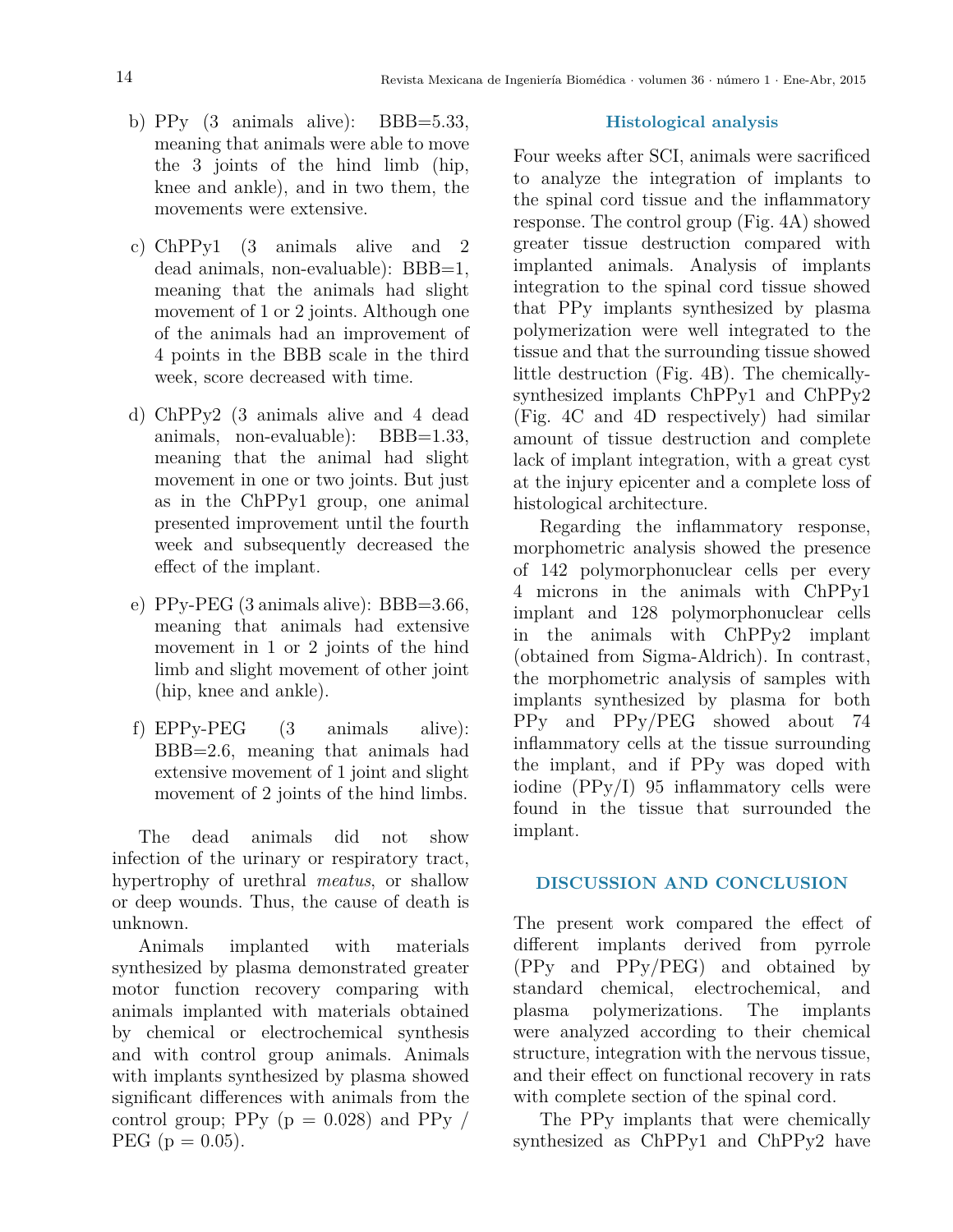a similar chemical structure. None of them were integrated to the nervous tissue, a large number of cysts and inflammatory cells were found on the tissue around the implants, and a complete loss of cytoarchitecture of the spinal cord was observed. Animals that received ChPPy1 or ChPPy2 showed some functional recovery between the third and fourth week post injury. This recovery, however, decreased afterwards. Meanwhile, animals implanted with PPy synthesized by plasma showed implant integration to the nerve tissue, little destruction of nervous tissue and significant functional recovery when comparing with animals with implants obtained by chemical methods and animals from control group ( $p = 0.028$ ).

Although both implants of PPy copolymerized with PEG and synthesized by plasma or electrochemically were well integrated to the nervous tissue, the functional recovery was different. Animals that received implants of PPy/PEG synthesized by plasma showed greater motor recovery ( $p = 0.05$  with respect to animals from control group) than those which received implants obtained electrochemically.

The results show significant differences in the effects of the method of synthesis on functional recovery and implant integration to the nervous tissue. Although the polymers had the same molecules of origin, IR analysis showed that method of synthesis affects the chemical structure of the material.



**Figure 4**. Representative photomicrographs from longitudinal sections of spinal cord of rats that showing the epicenter zone of injured spinal cord by complete transection a) Control: animals without implant; b) PPy: animals implanted with PPy synthesized by plasma; c) ChPPy1: animals implanted with PPy chemicallysynthesized; d) ChPPy2: animals implanted with PPy purchased from Sigma-Aldrich (chemically-synthesized); e) PPy/PEG: animals implanted with PPy/PEG copolymer synthesized by plasma-; f) EPPy/PEG: animals implanted with electrochemically-synthesized PPy/PEG copolymer. Magnification 2X. Hematoxylin/eosin stain. C→Cyst, PPy, ChPPy1, ChPPy2, PPPy/PEG and EPPy/PEG→Implants.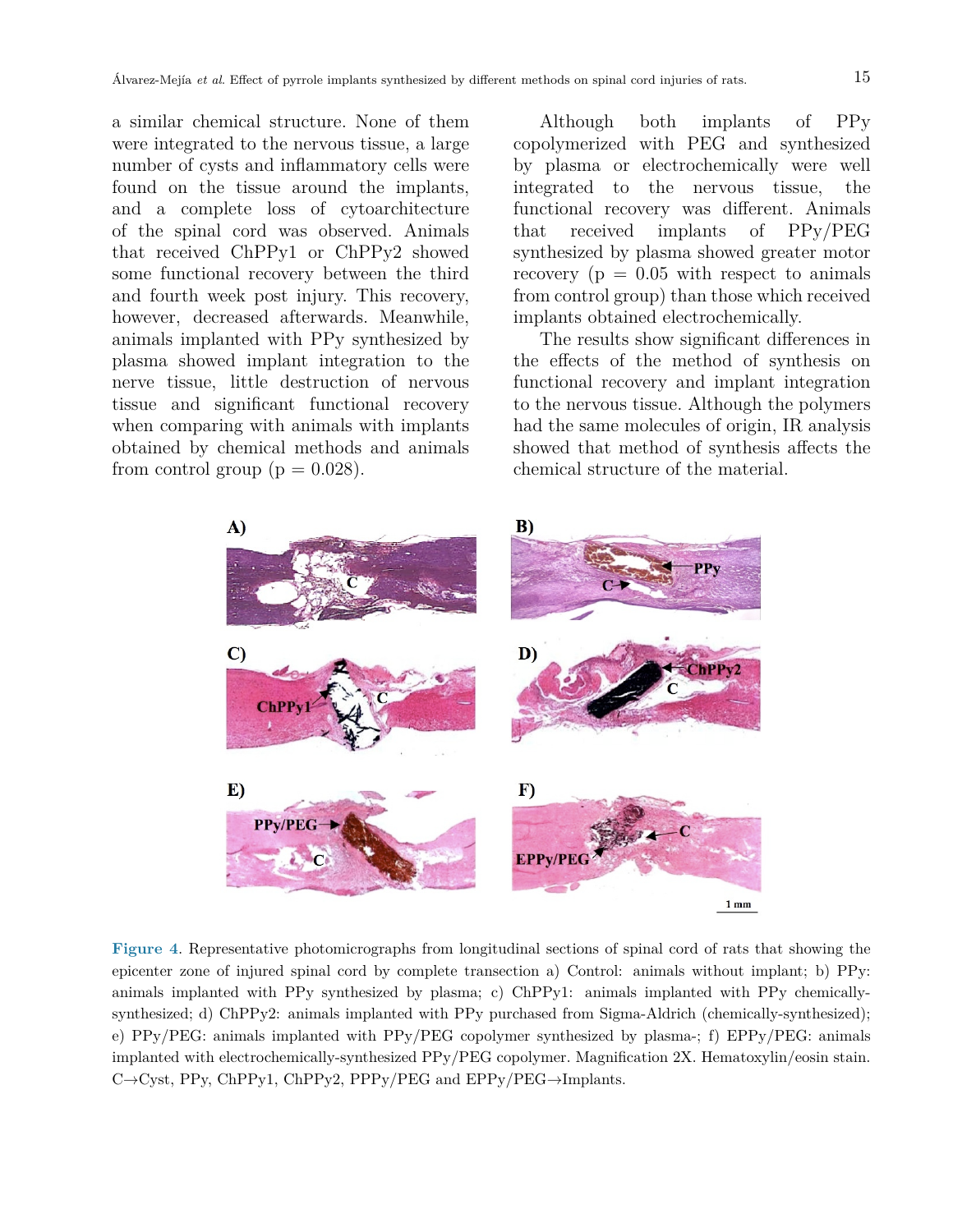Wangh et al., showed that the chemical structure of PPy and of polythiophene synthesized by plasma are different from the ones chemically synthesized because the materials obtained by plasma are highly crosslinked and branched [45] and they can form three-dimensional network which can support and promote neural cells grown while the presence of heteroaromatic amine groups and nitrile groups can favor neuroprotection after an injury in the central nervous system. Furthermore, the polymers synthesized by plasma are insoluble, thermally stable and chemically inert [46], characteristics that make them more desirable for implants in a biological system.

Pyrrole belongs to a class of heterocyclic compounds that are in various natural components such as the heme group, chlorophyll and vitamin B12 [47] and have been used in various applications of chemical medicine as anti-inflammatory, antibacterial and antihypertensive agents, as well as agents for tyrosine kinase inhibition[48].

Currently, PPy is mainly synthesized by chemical oxidation or electrochemical polymerization [16]. Nevertheless, for biomedical applications, plasma synthesis might be a better option because the unique characteristics of PPy generated by plasma that allow improvement of the cellular microenvironment and favor the attachment and growth of cells. The low rate of degradation of the material maintains the cell adhesion, promotes morphological maturation and allows preservation of its properties [34]. It has been shown in cultures of nerve cells on surfaces treated with PPy, that the adhesion, proliferation, attachment, viability and number of synapses is increased compared with that observed in cultures performed on surfaces treated with compounds as Poly DL-Ornithine / Laminin [34]. Furthermore, our research group has demonstrated neuroprotective activity of PPy synthesized by plasma, as well as greater functional recovery in animals that received this type of implant after a TSCI, compared with those who did not receive it [36-38].

The above may be due to the chemical structure of PPy obtained by plasma polymerization. IR spectroscopy of this material shows the presence of a variety of chemical groups including primary amines, nitriles and aliphatic sections [34], and it has been shown that the structures consisting mainly of methyl-, hydroxyl-, amino- and carboxyl- functional groups, which are found in natural biological surfaces, favor the growth of cells [49].

The adaptability of tissues to materials such as the implants studied in this work begins with the absorption of solutions at the surface of the material. The hydrophilic properties of PPy, which can be increased by increasing the ionization capability of the material, allow one to store solutions and favor interaction with cells [50-51], which generates optimal sites for cell attachment.

Nerve cells carry out their function by generating electrical activity. The nervous system thus responds to electric fields and the key component of the neural communication is the action potential generated in the synapse. This implies that the ideal biomaterial to implant in this system must introduce electrical stimulators to promote neuronal growth and nerve regeneration [13]. The material must promote regeneration of the nervous tissue at the interface by attraction or rejection of ions and polar groups between the cells and the material. In addition to this, it has been shown that electrical stimulation alters the absorption of proteins and the interaction with the nerve cells [52], which could also favor nerve regeneration processes. Although the breaking of rings in the plasma polymerization process results in a polymer complex of low conductivity, when is introduced into a biological system its sensitivity to humidity increases its conductivity [40]. It is known that the electric conductivity of conductive polymers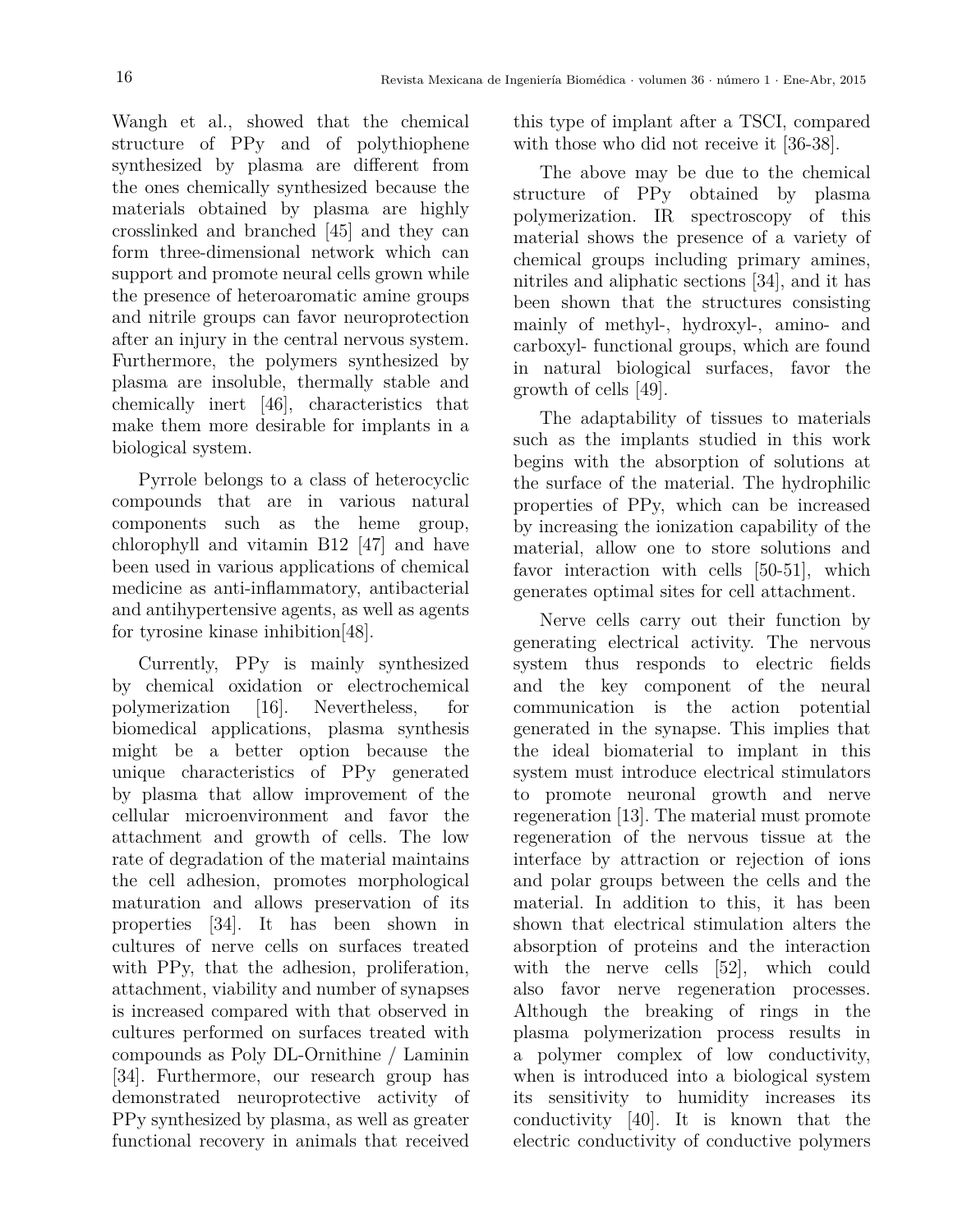synthesized by chemical or electrochemical methods oscillates within a range of  $10^{-10}$  to 10<sup>−</sup><sup>5</sup> S cm<sup>−</sup><sup>1</sup> [39]. The electric conductivity of the plasma-synthesized PPy measured at 30 % relative humidity is around 10<sup>−</sup><sup>12</sup> S cm<sup>−</sup><sup>1</sup> , while at 90 % of relative humidity it is 10<sup>−</sup><sup>9</sup> S cm<sup>−</sup><sup>1</sup> [40]. The PPy/PEG copolymer has a conductivity of  $10^{-12}$  S cm<sup>-1</sup> at 30 % of relative humidity [36] and of  $10^{-9}$  to  $10^{-8}$  S cm<sup>-1</sup> when it is dampened with ionic solutions [51].

Due to their physical and chemical properties, the PPy does not alter the biological functions of the cell cultures and provides better cell attachment and an increased rate of proliferation, which may be due to the accumulation of amino groups (-NH2) and interaction with other groups generated during the process of plasma polymerization [34], which may explain the better results obtained when using PPy synthesized by plasma vs the PPy synthesized by conventional chemical or electrochemical methods.

# **ACKNOWLEDGMENTS**

The work was supported by CONACyT grant No. 155239 and by IMSS grant No. FOFOI 2005/1/I/149. Ana Laura Álvarez received a scholarship from CONACyT, No. 172211. The authors want to thank to María del Carmen Baltazar for her technical assistance.

## **REFERENCES**

- 1. C.A. Oyinbo, "Secondary injury mechanisms in traumatic spinal cord injury: a nugget of this multiply cascade," *Acta Neurobiol Exp*, vol. 71, pp. 281-299, 2011.
- 2. W. Tetzlaff, E.B. Okon, S. Karimi-Abdolrezaee, C.E. Hill, J.S. Sparling, J.R. Plemel, W.T. Plunet, E.C. Tsai, D. Baptiste, L.J. Smithson, M.D. Kawaja, M.G. Fehlings, B.K. Kwon "A systematic review of cellular

transplantation therapies for spinal cord injury," *J Neurotrauma.*, vol. 28, no. 8, pp. 1611-1682, 2011.

- 3. S. Venkatachalam, "Fetal neural tissue transplantation for spinal cord injury repair," Chapter 23 in N. Bhattacharya, P. Stubblefield (eds.), *Human Fetal Tissue Transplantation*. Springer London, pp. 297-305, 2013.
- 4. H. Salgado-Ceballos, I. Grijalva, G. Guizar-Sahagun, A. L. Espitia, A. Martínez, A. Feria-Velasco, "Predegenerated peripheral nerve graft with and without methylprednisolone administration after traumatic spinal cord injury in adult rats," *Neurosci. Res. Comm.*, vol. 33, no. 2, pp. 77-85, 2003.
- 5. M.P. Côté, A.A. Amin, V.J. Tom, J.D. Houle "Peripheral nerve grafts support regeneration after spinal cord injury," *Neurotherapeutics*, vol. 8, no. 2, pp. 294-303, 2011.
- 6. H. Kanno, Y. Pressman, A. Moody, R. Berg, E.M. Muir, J.H. Rogers, H. Ozawa, E. Itoi, D.D. Pearse, M.B. Bunge, "Combination of engineered Schwann cell grafts to secrete neurotrophin and chondroitinase promotes axonal regeneration and locomotion after spinal cord injury," *J. Neurosci.*, vol. 34, no. 5, pp. 1838- 1855, 2014.
- 7. Y.J. Rao, W.X. Zhu, Z.Q. Du, C.X. Jia, T.X. Du, Q.A. Zhao, X.Y. Cao, Y.J. Wang "Effectiveness of olfactory ensheathing cell transplantation for treatment of spinal cord injury," *Genet. Mol. Res.*, vol. 13, no. 2, pp. 4124- 4129, 2014.
- 8. Z.A, Sobani, S.A. Quadri, S.A. Enam, "Stem cells for spinal cord regeneration: Current status," *Surg Neurol Int.*, vol. 1, pp. 93, 2010.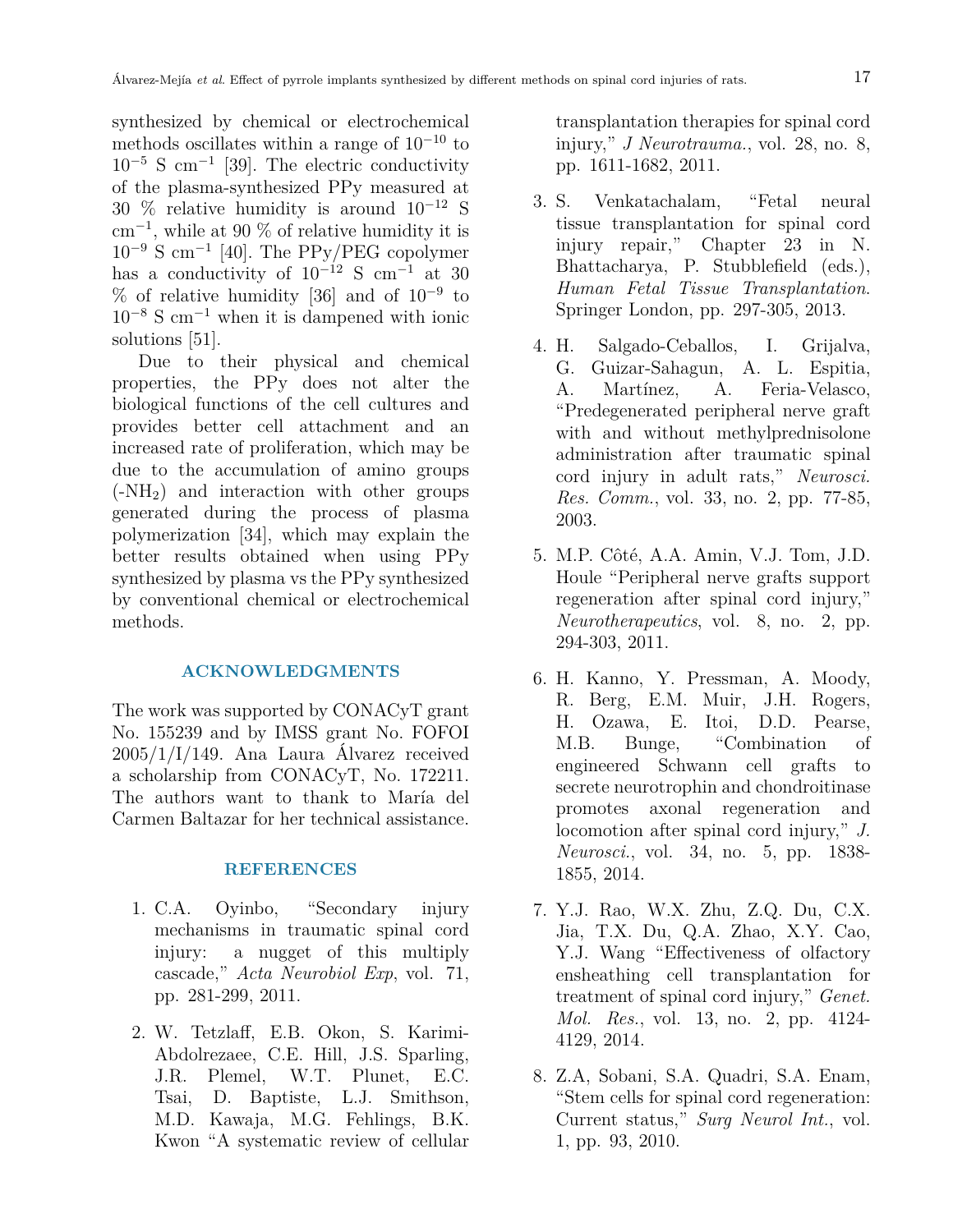- 9. H. Nakajima, K. Uchida, Rodriguez A. Guerrero, S. Watanabe, D. Sugita, N. Takeura, A. Yoshida, G. Long, K. Wright, E. Johnson, H. Baba, "Transplantation of mesenchymal stem cells Promotes the alternative pathway of macrophage activation and functional recovery after spinal cord injury," *J. Neurotrauma.*, vol. 29, no. 8, pp. 1614- 1625, 2012.
- 10. J. Ai, A. Kiasat-Dolatabadi, S. Ebrahimi-Barough, A. Ai, N. Lotfibakhshaiesh, A. Norouzi-Javidan, H. Saberi, B. Arjmand, HR. Aghayan, "Polymeric scaffolds in neural tissue engineering: A review," *Arch. Neuro Sci.*, vol. 1, no. 1, pp. 15-20, 2013.
- 11. V. Krishna, S. Konakondla, J. Nicholas, A. Varma, M. Kindy, X. Wen, "Biomaterial-based interventions for neuronal regeneration and functional recovery in rodent model of spinal cord injury: A systematic review," *J Spinal Cord Med.*, vol. 36, no. 3, pp. 174-190, 2013.
- 12. M. Wang, P. Zhai, X. Chen, D.J. Schreyer, X. Sun, F. Cui "Bioengineered scaffolds for spinal cord repair," *Tissue Eng. Part B Rev.*, vol. 17, no. 3, pp. 177-194, 2011.
- 13. L. Ghasemi-Mobarakeh, M.P. Prabhakaran, M. Morshed, M.H. Nasr-Esfahani, H. Baharvand, S. Kiani, S.S. Al-Deyab, S. Ramakrishna "Application of conductive polymers, scaffolds and electrical stimulation for nerve tissue engineering," *J. Tissue Eng Regen Med*, vol. 5, no. 4, 17-35, 2011.
- 14. I.S. Chronakis, S. Grapenson, A. Jakob, "Conductive polypyrrole nanofibers via electrospinning: electrical and morphological properties," *Polymer*, vol. 47, no. 5, pp. 1597-1603, 2006.
- 15. Q. Zhang, Y. Yan, S. Li, *et al*., "The synthesis and characterization of a novel biodegradable and electroactive polyphosphazene for nerve regeneration," *Mater. Sci. Eng. C*, vol. 30, no. 1, pp. 160-166, 2010.
- 16. M.A. Chougule, S.G. Pawar, P.R. Godse, R.N. Mulik, S. Sen, V.B. Patil, "Synthesis and characterization of polypyrrole (PPy) thin films," *Soft Nanoscience Letters*, vol. 1, no. 1, pp. 6-10, 2011.
- 17. J.C. Vidal, E. Garcia, J.R. Castillo "*In situ* preparation of a cholesterol biosensor: entrapment of cholesterol oxidase in an overoxidized polypyrrole film electrodeposited in a flow system: determination of total cholesterol in serum," *Analytica Chimica Acta*, vol. 385, no. 1-3, pp. 213-222, 1999.
- 18. E. Lopez-Crapez, T. Livache, J. Marchand, J. Grenier "K-ras mutation detection by hybridization to a polypyrrole DNA chip," *Clin Chem.*, vol. 47, no. 2, pp. 186-194, 2001.
- 19. T.E. Campbell, A.J. Hodgson, G.G. Wallace "Incorporation of eythrocytes into polypyrrole to form the basis of a biosensor to screen for rhesus (D) blood groups and rhesus (D) antibodies," *Electroanalysis*, vol. 11, no. 4, pp. 215- 222, 1999.
- 20. R.H.M. van de Leur, A. van der Waal, "Gas and vapour detection using polypyrrole," *Synthetic Metals*, vol. 102, no. 1-3, pp. 1330-1331, 1999.
- 21. A.B. Sanghvi, K.P. Miller, A.M. Belcher, C.E. Schmidt, "Biomaterials fictionalization using a novel peptide that selectively binds to a conducting polymer," *Nat Mater*, vol. 4, no. 6, pp. 496-502, 2005.
- 22. J.R. Reynolds, H. Ly, F. Selampinar, P.J. Kinlen, "Controlled drug and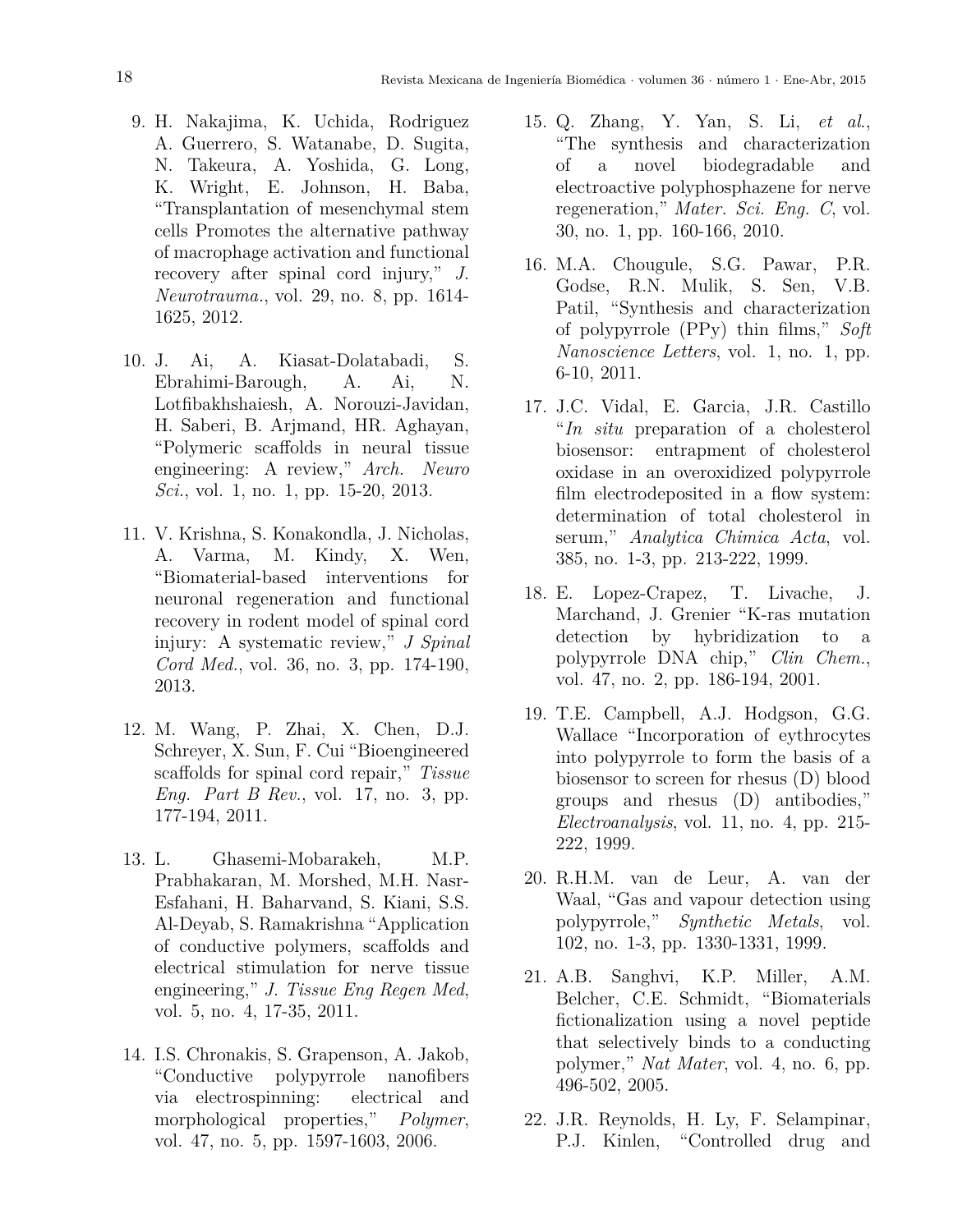biomolecule release from electroactive host polymer systems," *Polymer Preprints*, vol. 40, no. 1, pp. 307, 1999.

- 23. T.F. Otero, M.T. Cortés, "Artificial muscles with tactile sensitivity," *Adv. Mater.*, vol. 15, no. 3, 279-289, 2003.
- 24. X. Wang, X. Gu, C. Yuan, S. Chen, P. Zhang, T. Zhang, J. Yao, F. Chen, G. Chen, "Evaluation of biocompatibility of polypyrrole *in vitro* and *in vivo*," *J Biomed Mater Res A*, vol. 68A, no. 3, pp. 411-422, 2004.
- 25. R.L. Williams, P.J. Doherty, "A preliminary assessment of poly(pyrrole) in nerve guide studies," *J. Mater Sci-Mater M.*, vol. 5, no. 6-7, pp. 429-433, 1994.
- 26. H. Castano, E.A. O'Rear, P.S. McFetridge, V.I. Sikavitsas "Polypyrrole thin films formed by admicellar polymerization support the osteogenic differentiation of mesenchymal stem cells," *Macromol Biosci*, vol. 4, no. 8, pp. 785-794, 2004.
- 27. H.K. Song, B. Toste, K. Ahmann, D. Hoffman-Kim, G.T. Palmore, "Micropatterns of positive guidance cues anchored to polypyrrole dopedwith polyglutamic acid: a new platform for characterzing neurite extension in complex environments," *Biomaterials*, vol. 27, no. 3, pp. 473-484, 2006.
- 28. D.D. Ateh, P. Vadgama, H.A. Navasaria, "Polypyrrole-based conducting polymers and interactions with biological tissues," *J. R. Soc. Interface*, vol. 3, no. 11, pp. 741-752, 2006.
- 29. N. Gomez, C.E. Schmidt, "Nerve growth factor-immobilized polypyrrole: bioactive electrically conducting polymer for enhanced neurite extension," *J. Biomed. Mater. Res*, vol. 81, no. 1, pp. 135-149. 2007.
- 30. J.Y. Lee, C.A. Bashur, A.S. Goldstein, C.E. Schmidt, "Polypyrrole-coated electrospun PLGA nanofibers for neural tissue applications," *Biomaterials*, vol. 30, no. 26, pp. 4325-4334, 2009.
- 31. D. Kai, M.P. Prabhakaran, G. Jin, S. Ramakrishna, "Polypyrrolecontained electrospun conductive nanofibrous membranes for cardiac tissue engineering," *J. Biomed. Mater. Res. A*, vol. 99, no. 3, pp. 376-385, 2011.
- 32. A.D. Bendrea, L. Cianga, I. Cianga, "Review paper: progress in the field of conducting polymers for tissue engineering applications," *J. Biomater. Appl.*, vol. 26, no. 1, pp. 3-84, 2011.
- 33. Z. Zhang, M. Rouabhia, Z. Wang, C. Roberge, G. Shi, P. Roche, J. Li, L.H. Dao, "Electrically conductive biodegradable polymer composite for nerve regeneration: electricitystimulated neurite outgrowth and axon regeneration," *Artif Organs*, vol. 31, no. 1, pp. 13-22, 2007.
- 34. E. Zuñiga-Aguilar, R. Olayo, O. Ramírez-Fernández, J. Morales, R. Godínez, "Nerve cells culture from lumbar spinal cord on surfaces modified by plasma pyrrole polymerization," *J Biomater Sci Polym Ed.*, vol. 25, no. 7, pp. 729-747, 2014.
- 35. X. Wang, X. Gu, C. Yuan, S. Chen, P. Zhang, T. Zhang, J. Yao, F. Chen, G. Chen "Evaluation of biocompatibility of polypyrrole in vitro and *in vivo*," *J Biomed Mater Res A*, vol. 68, no. 3, pp. 411-422, 2004.
- 36. R. Olayo, C. Ríos, H. Salgado-Ceballos, G. Cruz, J. Morales, G. Olayo, L. Alvarez, R. Mondragón, A. Morales-Guadarrama, G. Guizar-Sahagun, A. Diaz-Ruiz, "Tissue spinal cord response in rats after implants of polypyrrole and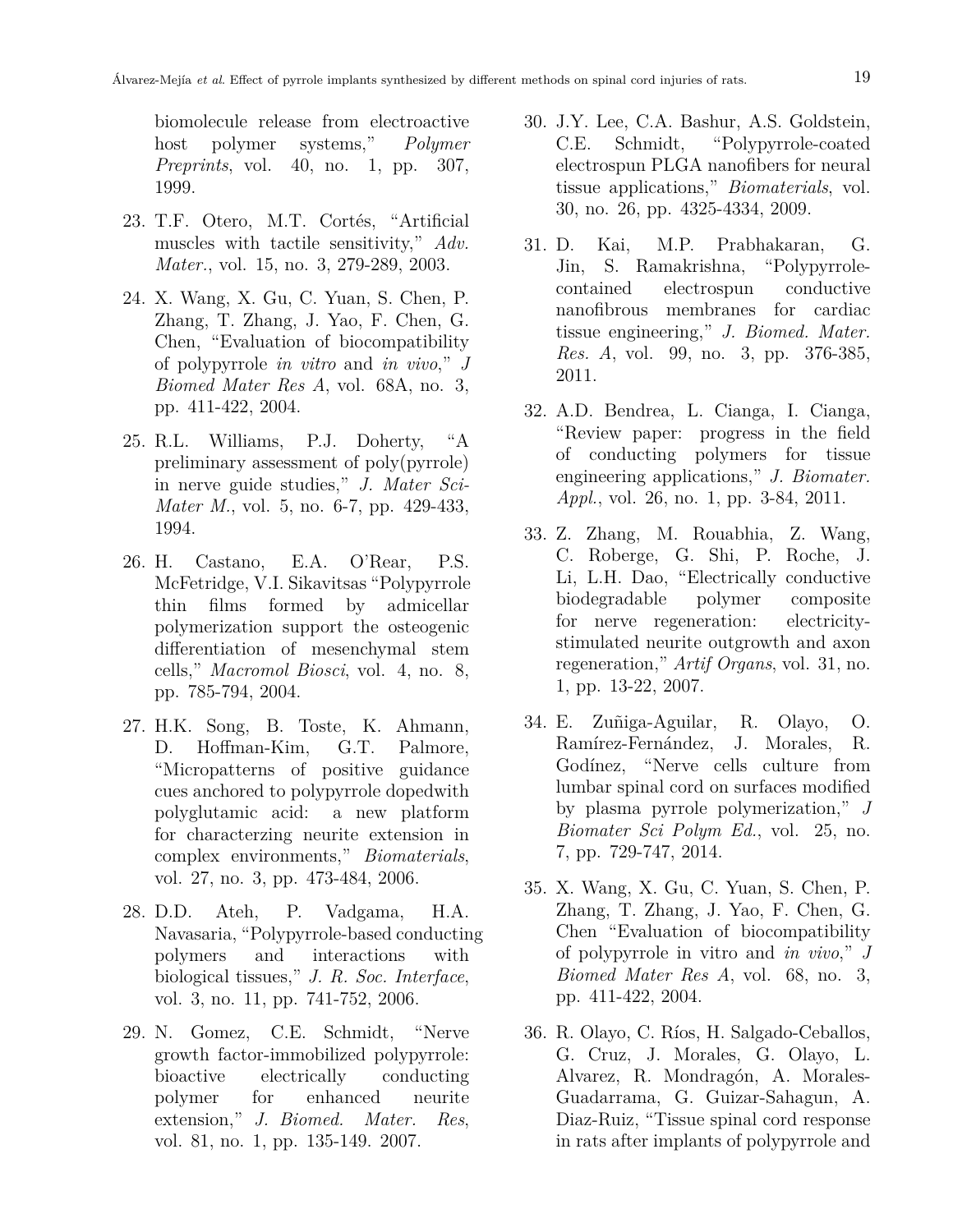polyethylene glicol obtained by plasma," *J Mater Sci:Mater Med*, vol. 19, no. 2, pp. 817-826, 2008.

- 37. G.J. Cruz, R. Mondragón-Lozano, A. Diaz-Ruiz, J. Manjarrez, R. Olayo, H. Salgado-Ceballos, M.G. Olayo, J. Morales, L. Alvarez-Mejía, A. Morales, M. Méndez-Armenta, N. Plascencia, M. Fernandez, C. Ríos "Plasma polypyrrole implants recover motor function in rats after spinal cord transection," *J Mater Sci:Mater Med*, vol. 23, no. 10, pp. 2583-2592, 2012.
- 38. A. Morales-Guadarrama, H. Salgado-Ceballos, J. Morales, C. Ríos, G.J. Cruz, A. Diaz-Ruiz, M.G. Olayo, L. Alvarez-Mejia, R. Mondragón-Lozano, R. Olayo, "CAT and MRI studies of spinal cord injured rats implanted with PPy/I," *Revista Mexicana en Ingeniería Biomédica*, vol. 34, no. 2, pp. 145-155, 2013.
- 39. T.V. Vernitskaya, O.N. Efimov, "Polypyrrole: a conducting polymer; its synthesis, properties and applications," *Russian Chemical Reviews*, vol. 66, no. 5, pp. 443-457, 1997.
- 40. G.J. Cruz, J. Morales, R. Olayo, "Films obtained by plasma polymerization of pyrrole," *Thin solid films*, vol. 342, no. 1-2, pp. 119-126, 1999.
- 41. J. Morales, E. Pérez-Tejada, C.R. Montiel, V.H. Torres, R. Olayo, "Modificación superficial por plasma aplicada a biomateriales [Surface modification by plasma applied to biomaterials," In: *La Física Biológica en México*: Temas Selectos 2 [Biological Physics in Mexico:Selected Items 2]. México D. F.: Colegio Nacional, pp. 241-257, 2008.
- 42. J. Luo, R. Borgens, R. Shi, "Polyethylene glycol immediately repairs neuronal membranes and

inhibits free radical production after acute spinal cord injury," *J Neurochem*, vol. 83, no. 2, pp. 471-480, 2002.

- 43. R. Shi "Polyethylene glycol repairs membrane damage and enhances functional recovery: a tissue engineering approach to spinal cord injury," *Neurosci Bull*, vol. 29, no. 4, 460-466, 2013.
- 44. D.M. Basso, M.S. Beattie, J.C. Bresnahan "A sensitive and reliable locomotor rating scale for open field testing in rats," *J. Neurotrauma*, vol. 12, pp. 1-21, 1995.
- 45. J. Wang, K.G. Neoh, E.T. Kang, "Comparative study of chemically synthesized and plasma polymerized pyrrole and thiophene thin films," *Thin Solid Films*, vol. 446, no. 2, pp. 205- 217, 2004.
- 46. M.M. Kamal, A.H. Bhuiyan, "Structural and optical characterization of plasma polymerized pyrrole monolayer thin films," *Advances in Optoelectronic Materials (AOM)*, vol. 1, no. 2, pp. 11-17, 2013.
- 47. C.Y. De Leon, B. Garem, "A New Approach to porphobilinogen and its analogs," *Tetrahedron*, vol. 23, no. 9, pp. 7731-7752, 1997.
- 48. A.M. Manning, D.J. Davis, "Targeting JNK for therapeutic benefit: from junk to gold?," *Nat Rev Drug Discov.*, vol. 2, no. 7, pp. 554-565, 2003.
- 49. P. Roach, D. Eglin, K. Rohde, CC. Perry, "Modern biomaterials: a review - bulk properties and implications of surface modifications," *J Mater Sci Mater Med.*, vol. 18, no. 7, pp. 1263- 1277, 2007.
- 50. L.M. Gómez, M.G. Olayo, G.J. Cruz, M. González-Torres, O.G. López, C. De Jesús, "Interaction of